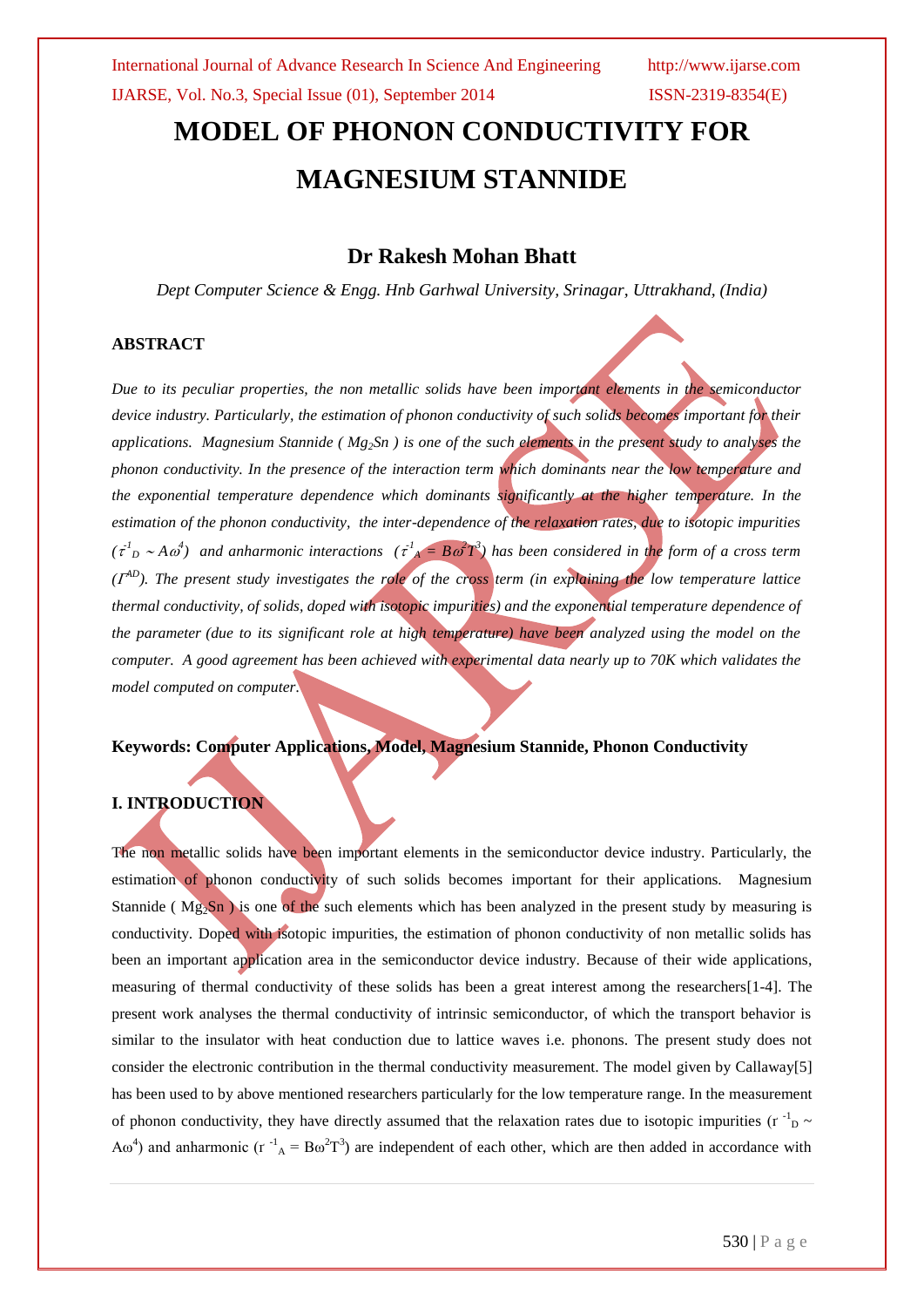# International Journal of Advance Research In Science And Engineering http://www.ijarse.com IJARSE, Vol. No.3, Special Issue (01), September 2014 ISSN-2319-8354(E)

Mathiessen's rule and that there is no interference or cross term of defect with anharmonic parameters, appearing in the total phonon relaxation time. in estimating the thermal conductivity of doped crystals, this cross term  $(\Gamma^{AD})$  cannot be ignored in the exact calculations, particularly near the low temperature maximum, where the conventional domination of  $r^{-1}$ <sub>D</sub> ends and that of  $r^{-1}$ <sub>A</sub> starts. The present paper investigates the role of this cross term, in explaining the low temperature lattice thermal conductivity, of solids, doped with isotopic impurities. In addition, exponential temperature dependence of the parameter  $B_2$  as discussed below has also been taken into account due to its significant role at high temperature as proposed by Gairola[6]. For conduction calculations, computer aided simulation approach has already been in use e.g. Osetsky[7] has applied simulation to study the high temperature phase stability in iron, a good conductor. The proposed model is also simulated with modified steps by Bhatt and Gairola<sup>[2]</sup> in the preliminary work on semiconductors taking account the basic method mentioned by Gordon [8] and Avil[9]. The following sections discuss the phonon conductivity model, results, analysis and lastly the conclusion.

#### **II. PHONON CONDUCTIVITY MODEL**

In analyzing the phonon conductivity of Mg<sub>2</sub>Sn, as measured earlier by Martin and Danielson<sup>[10]</sup> up to 50<sup>0</sup>K, the present estimation is done in the temperature range  $4 - 82^\circ$ K, using the simulation approach, as described by Bhatt and Gairola[9] to achieve consistency with the experimental results. It has been a usual practice, to generally neglect the exponential temperature dependence of the parameter  $B_2$ , representing Umklapp phononscattering and both  $B_1$  (normal phonon scattering parameter) and  $B_2$  are lumped into single parameter B, assumed to be independent of T, as considered earlier by Bhatt and  $Gain{Gal}[11]$  for the analysis of Ge. This is because, at low temperature  $B_2$  does not change significantly with T but at higher temperature it changes considerably. Therefore,  $B_2$  is taken to depend upon T, exponentially, as has also been considered by Martin and Danielson[10], in analyzing conductivity of Mg2Sn. Their theoretically analyzed curve, however, shows poor agreement above  $50^{\circ}$ K. In the present study, the effect of the change in B1 has also been analyzed. In the following sub-sections, modeling and simulation has been discussed.

### **2.1. Modeling**

As the present analysis is rigorous and involves less approximation in comparison to other models, therefore, simulation techniques has been applied on the mathematical model as proposed by Gairola<sup>[12]</sup> which a modified version of Callaway's model[5] and being iteratively computed. The following equation shows the mathematical/computational model taken for the simulation process :

 $\tau^{-1}$  = v/FL + Aω<sup>4</sup> + [**B**<sub>1</sub>+**B**<sub>2</sub> exp.(- Θ/aT)] ω<sup>2</sup> T<sup>3</sup> + D ω  $\dots(1)$ 

This mathematical model as shown by the Eq.-1 above, has been computed for the estimation of phonon conductivity of Mg<sub>2</sub>Sn in the temperature range  $4 - 90$  K considering the previous approach [9]. In this Computation, out of several responses, only relevant response has been considered which shows similar experimental values.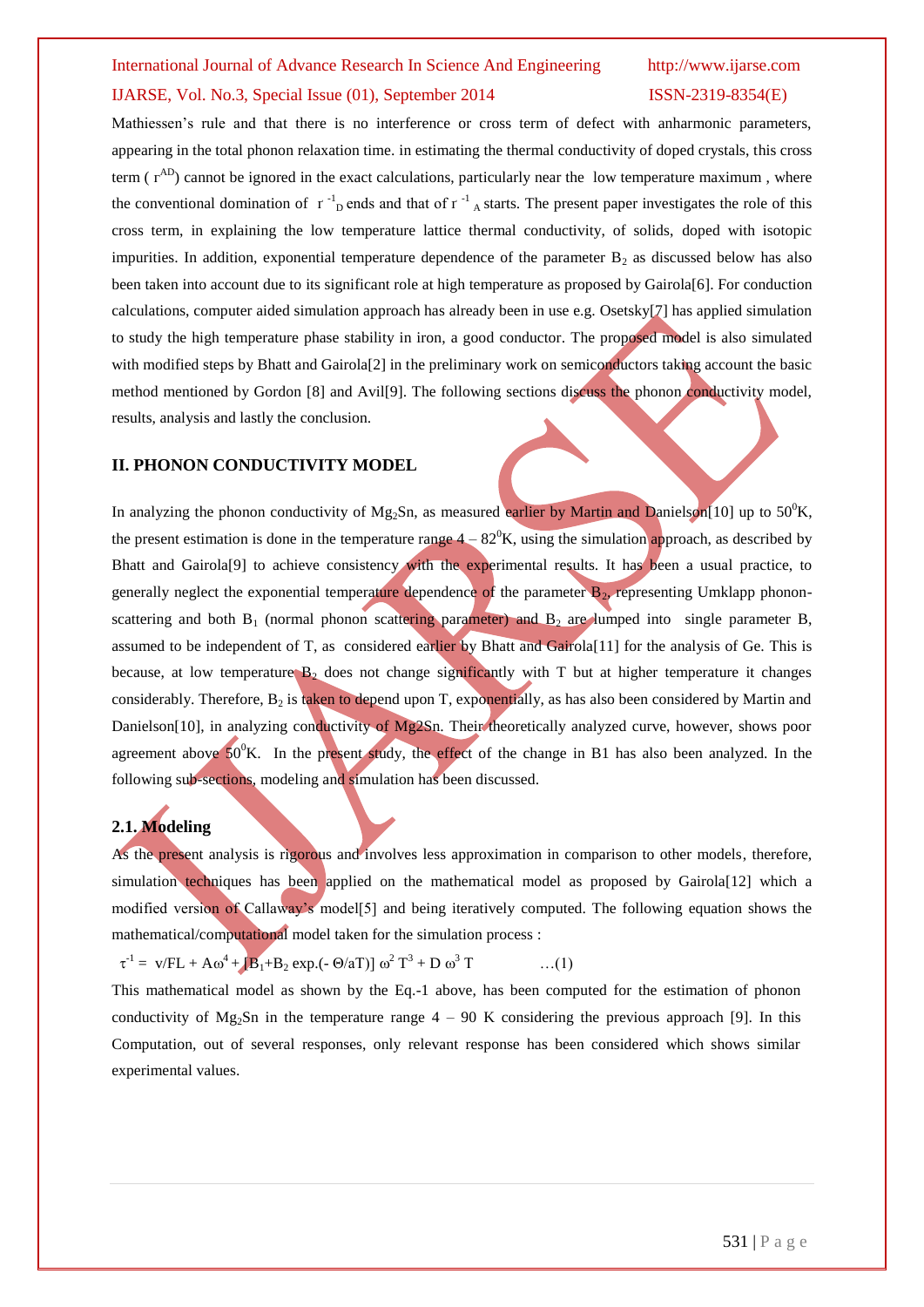## International Journal of Advance Research In Science And Engineering http://www.ijarse.com IJARSE, Vol. No.3, Special Issue (01), September 2014 ISSN-2319-8354(E)

#### **2.2. Simulation**

There are five stages[9] which are selectively mapped-out for computer-based simulation process viz. entities/attributes & activities; system image & routine; simulation procedure; report generation & storing; and interaction interface. In the last phase, the flow of simulation process is being interacted by assigning new values of parameters/attributes in the model so as to find the experimental results[14]. So in achieving such useful simulated responses, arithmetic and logical conditions have been applied and manipulated to decide to accepted or neglected the simulated responses. These responses have been discussed in the following section.

#### **III. RESULT**

On the basis of above defined methodology, the model is being simulated and suitable responses have been gathered as shown in the Table-1 and Table-2. Nine parameters have been assigned the values as shown in the Table-1.

| <b>Table-1: Parameters</b> |                                                     |  |  |  |  |
|----------------------------|-----------------------------------------------------|--|--|--|--|
| Parameters                 | Values                                              |  |  |  |  |
| v                          | 359 cm/sec                                          |  |  |  |  |
| L                          | .11                                                 |  |  |  |  |
| F                          | .54                                                 |  |  |  |  |
| $\alpha$                   | 2.5                                                 |  |  |  |  |
| $\Theta_{\rm D}$           | 154                                                 |  |  |  |  |
|                            | $6.3 \times 10^{-44}$ sec <sup>3</sup>              |  |  |  |  |
| B <sub>1</sub>             | 7.7 x $10^{-23}$ sec $K^{-3}$                       |  |  |  |  |
| $\overline{\mathbf{B}}_1$  | $4.7 \times 10^{-23}$ sec K <sup>-3</sup>           |  |  |  |  |
| D                          | $2.75 \times 10^{-33} \text{ sec}^3 \text{ K}^{-1}$ |  |  |  |  |

Using these values of nine parameters, phonon conductivity has been measured at 14 different stages of the temperature in the range of  $4 - 90^0$ K. Following Table-2 shows the corresponding to the results for the conductivity for each stage of the temperature taken.

|                     |        |       | $\tilde{\phantom{a}}$ |       |       |
|---------------------|--------|-------|-----------------------|-------|-------|
| <b>T</b> emperature | 4      | 6     | 8                     | 10    | 14    |
| (Kelvin)            |        |       |                       |       |       |
| Conductivity        | 0.9672 | 2.374 | 3.878                 | 5.125 | 6.296 |
| $(Wcm^{-1}K^{-1})$  |        |       |                       |       |       |
| $\times 10^7$       |        |       |                       |       |       |
|                     |        |       |                       |       |       |
| Temperature         | 20     | 26    | 30                    | 36    | 40    |
| (Kelvin)            |        |       |                       |       |       |
| Conductivity        | 5.322  | 3.592 | 2.710                 | 1.818 | 1.425 |
| $(Wcm^{-1}K^{-1})$  |        |       |                       |       |       |

#### **Table-2: Phonon Conductivity**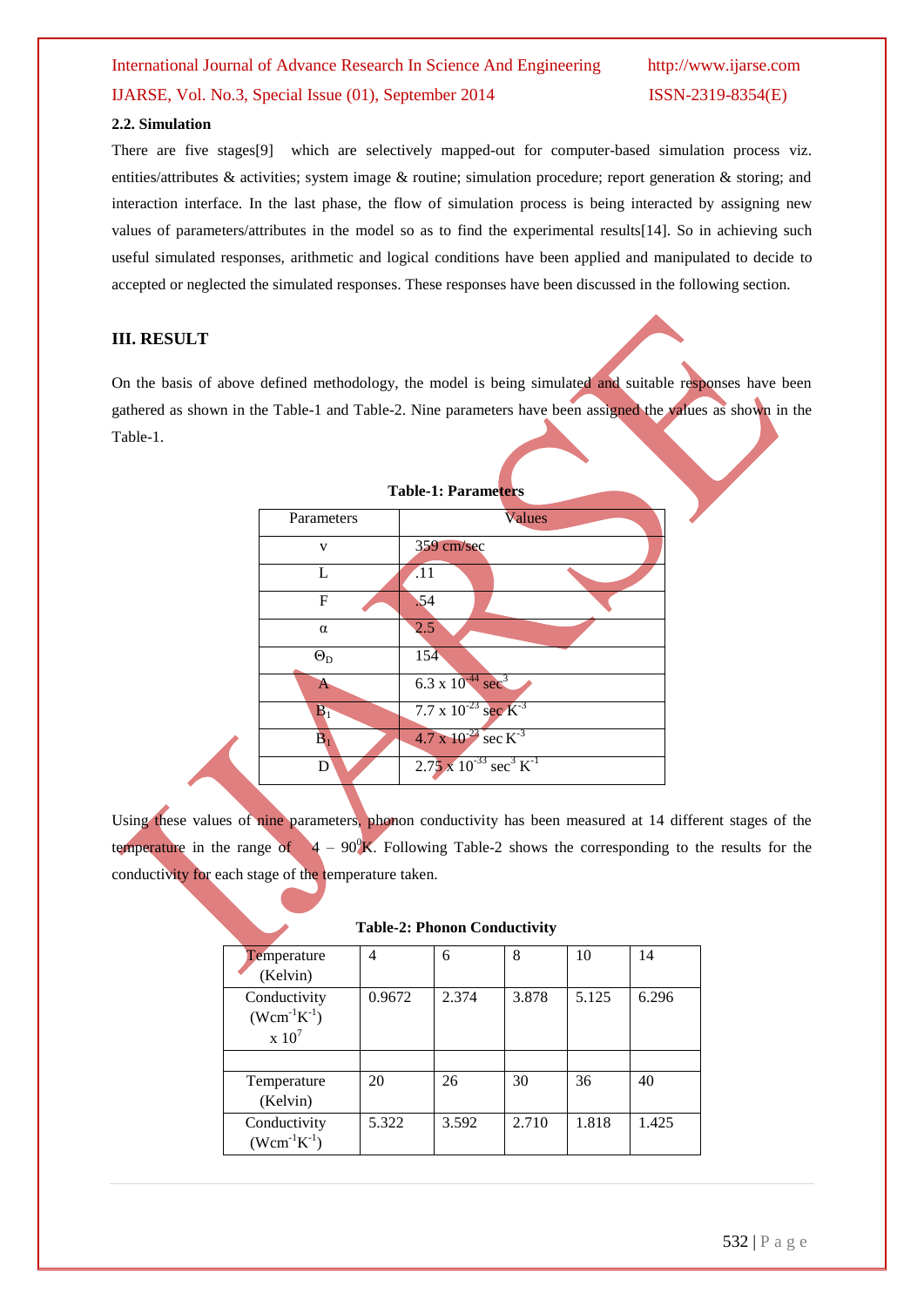#### International Journal of Advance Research In Science And Engineering http://www.ijarse.com

14 **ISSN-2319-8354(E)** 

|  | IJARSE, Vol. No.3, Special Issue (01), September 201 |  |  |  |  |  |
|--|------------------------------------------------------|--|--|--|--|--|
|--|------------------------------------------------------|--|--|--|--|--|

| Temperature<br>(Kelvin)                                                         | 50    | 60    |       | 82    | 90     |
|---------------------------------------------------------------------------------|-------|-------|-------|-------|--------|
| Conductivity<br>$(Wcm^{-1}K^{-1})$<br>$\boldsymbol{\mathrm{x}}$ 10 <sup>7</sup> | 0.837 | 0.539 | 0.372 | 0.255 | 0.2050 |

The results of the Table-2 have been graphically represented in the Fig.-1; where experimental points have been marked as circles and the present study with the solid line. In the present investigation, the role of the cross term (in explaining the low temperature lattice thermal conductivity, of solids, doped with isotopic impurities) and the exponential temperature dependence of the parameter  $B_2$  (due to its significant role at high temperature) have been analyzed.





It is evident from the Fig.-1, that a good agreement has been achieved with experimental data up to  $60^{\circ}$ K. This validates the role of these terms in the proposed model. Further, the simulation process also optimizes the approach of the conductivity estimation. Further, it has also been observed from the previous work[16] that by decreasing the B1 parameter from 7.7 to 7.0 in the present case, at lower and higher temperature ranges that up to 20K and above 30K onwards no any much deviation in the conductivity values have been noticed but a significant variations have been observed in the mid temperature range i.e. from 20 to 30K.

#### **V. CONCLUSION**

The present study concludes that the existence of the interaction term dominants near the low temperature and the exponential temperature dependence which dominants significantly at the higher temperature; which is